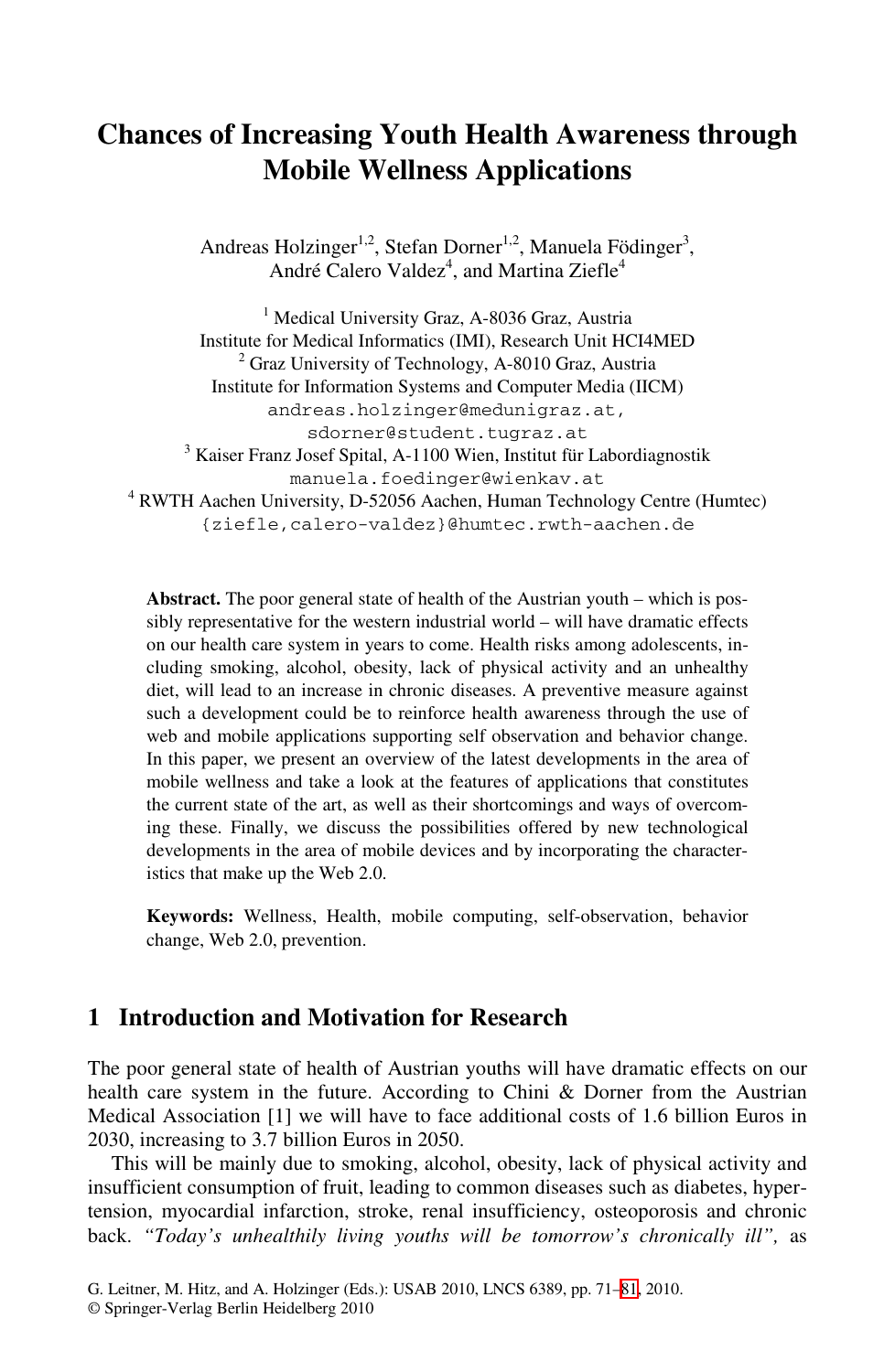Dr. Walter Dorner, president of the Austrian Medical Association pointed out. This trend will not only lead to increased costs in health care, but it will also result in a lack of available manpower in the job market. As suggested by Chini, these costs should better be reallocated to preventive costs. Through successful prevention, health care costs arising from people older than 65 can be reduced significantly.

A preventive measure against such a development can be by enforcing a permanent change in the lifestyle and health-awareness of adolescents by the use of wellness management and self-observation. Such measures fit well into the description of the health continuum by Saranummi [2], who emphasizes the advantage of proactive management of health and illness compared to reactive action. Saranummi also states that the provision of knowledge and tools for self-management is another important part of the health continuum. This can be achieved through the use of wellness applications that offer their end users assistance in performing self-observation and motivate them to improve their lifestyle over a long-term period. Mobile applications offer some important advantages for this task such as pervasive and permanent availability. In this paper we take a look at the current state of the art in the area of mobile wellness supporting applications.

We describe some features of current applications, the technologies used, as well as the shortcomings these applications may hold and ways of overcoming these. We also take a look at new technological developments in the area of mobile devices and the possibilities they provide, combined with the characteristics that make up the Web 2.0, they offer in the invention of new wellness supporting applications.

# **2 Related Work: Applications Supporting Health Awareness**

During the last years several web and mobile applications have been developed with the aim of supporting self-care. Most of these applications were intended to be used by chronic disease patients, but the main goal of motivating their users to a healthier lifestyle can also be applied to young, healthy individuals. The technologies used for these applications ranged from web services and web applications using RIA (rich internet application) methods to client side technologies such as the Java2 Micro Edition (J2ME) and native client device applications.

### **2.1 Personal Health Applications**

Personal Health Applications (PHAs) allow users to store and manage their personal health information, thereby supporting patient empowerment and facilitating the flow of information between patients and health care providers.

Along with the users' personal data the application can store a variety of health related data like laboratory medical conditions, test results, medications and allergies. Amongst the most prominent of these applications are Google Health, Microsoft HealthVault or LifeSensor. Microsoft's solution puts special effort on the possibility to connect to external health devices inclduding blood pressure monitors, pedometers, glucometers. The main strengths of Google Health are it its ability to connect to external health providers such as hospitals in order to integrate their data as well as the possibility for external applications to access Google Health functions through the Health Data API.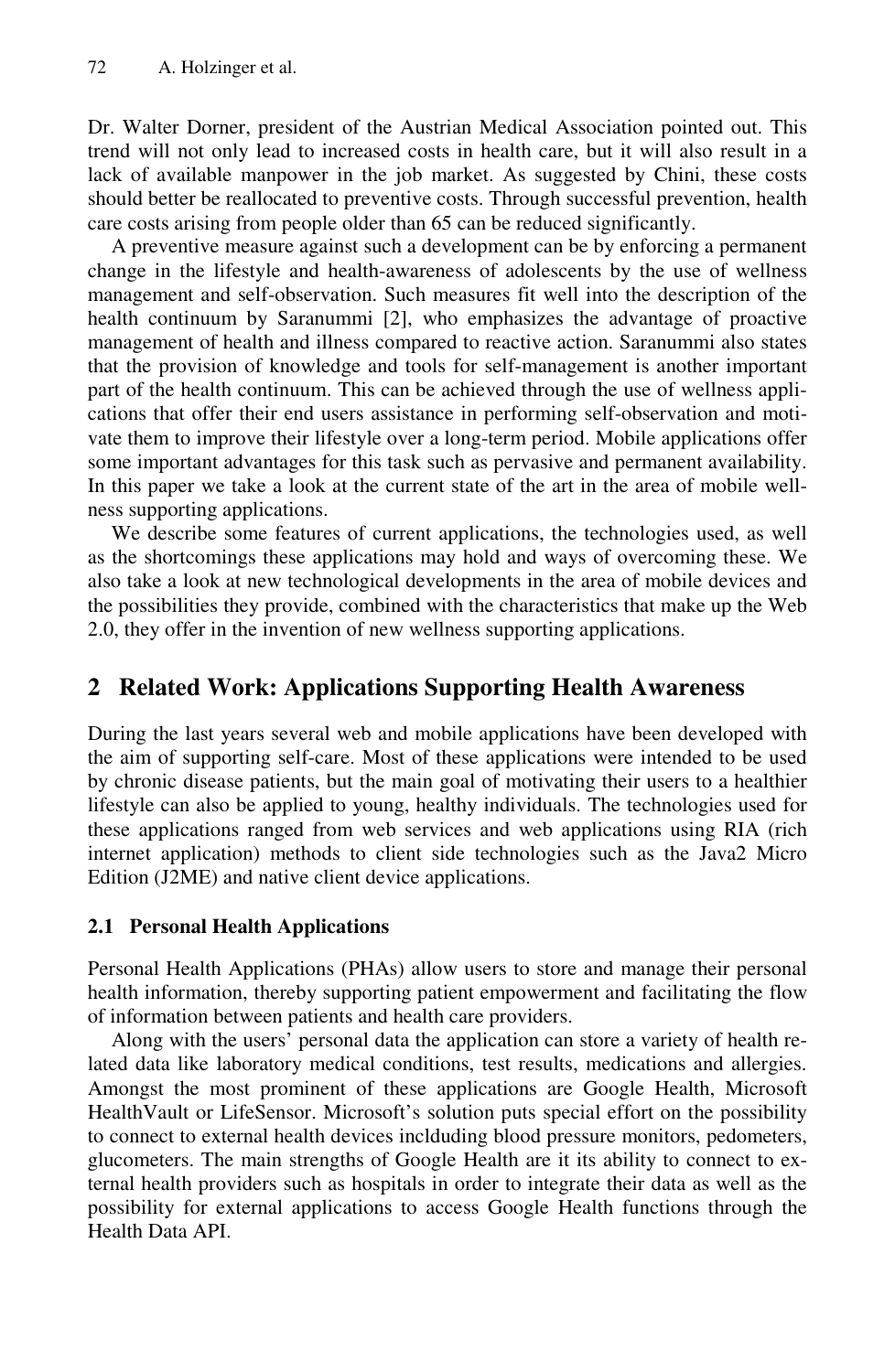Andry et al (2008), [3] created LifeSensor Diabetes, a web application which is built atop the LifeSensor Personal Health Record (PHR) and the ICW eHealth Framework. Users can start using the application by filling in basic profile information (gender, age, height, weight). They can also specify personal targets for specific diabetes markers. Data that already exist in the user's PHR on LifeSensor can be imported, new data are entered regularly. Since the ICW eHealth Framework supports device integration, the project is working on implementing automatic data gathering from glucometers. The application aims to motivate its users to access their application regularly, so much effort is put into high interactivity und good usability features. To achieve this, modern web technologies including AJAX and FLEX were used for implementing the client application [4], [5]. Another motivating feature is the possibility for users to define action plans that provide them the possibility to plan and track their progress towards achieving defined personal goals.

Analyzing the granularity of the visualized observations showed, that data differed in both the frequency of measurement and the types of values [6]. Some data has to be measured several times a day, while other data will be measured on a yearly basis. The different types of values were assigned to two different types of graphs: health targets (e.g. blood glucose or cholesterol) can be represented using 2D line charts and candle-like charts, activities (e.g. exercise, diet or medication) were assigned ordinal values (poor, fair, good, very good) and displayed using histograms. The visualization itself is handled by a generic graph container which can display one or two modules out of eight currently implemented modules (exercise, diet, medication, blood glucose, weight, cholesterol, HbA1c, blood pressure / heart rate). By displaying two modules inside the same container and synchronizing their time axis, data correlations can be discovered visually.

#### **2.2 Mobile Applications Supporting Wellness**

The rapid improvement of mobile devices regarding their usability and their technological abilities as well as their high pervasiveness and availability makes them a popular platform for wellness supporting applications. The Wellness Diary as described by [7], [8] is a mobile application that can be used for recording and managing personal health data. The system is able to monitor weight, exercise, diet, alcohol usage, sleep, smoking, stress and step data per default, but it is also customizable, so users are able to adapt the data model to their needs and preferences. The mobile application is no web application but a standalone application storing the data, which is manually entered by the user, on the mobile device itself.

The developers also created a web service counterpart to the mobile application that allows for data synchronization between the mobile device and a central server.

iBody [9] is a commercial iPhone application and makes use of the GPS functionality provided by the iPhone. The application allows to monitor various sportive activities including running or cycling. GPS is used in order to track the covered route and distance. The measured distance combined with information about the type of activity and the user's weight can then be used to calculate the calorie consumption. It is also possible to view the route covered in Google Maps. Similar to other wellness supporting applications, one can enter health related data, e.g. body weight, adipose, blood pressure, pulse or blood-test results and offers graphical reports of these.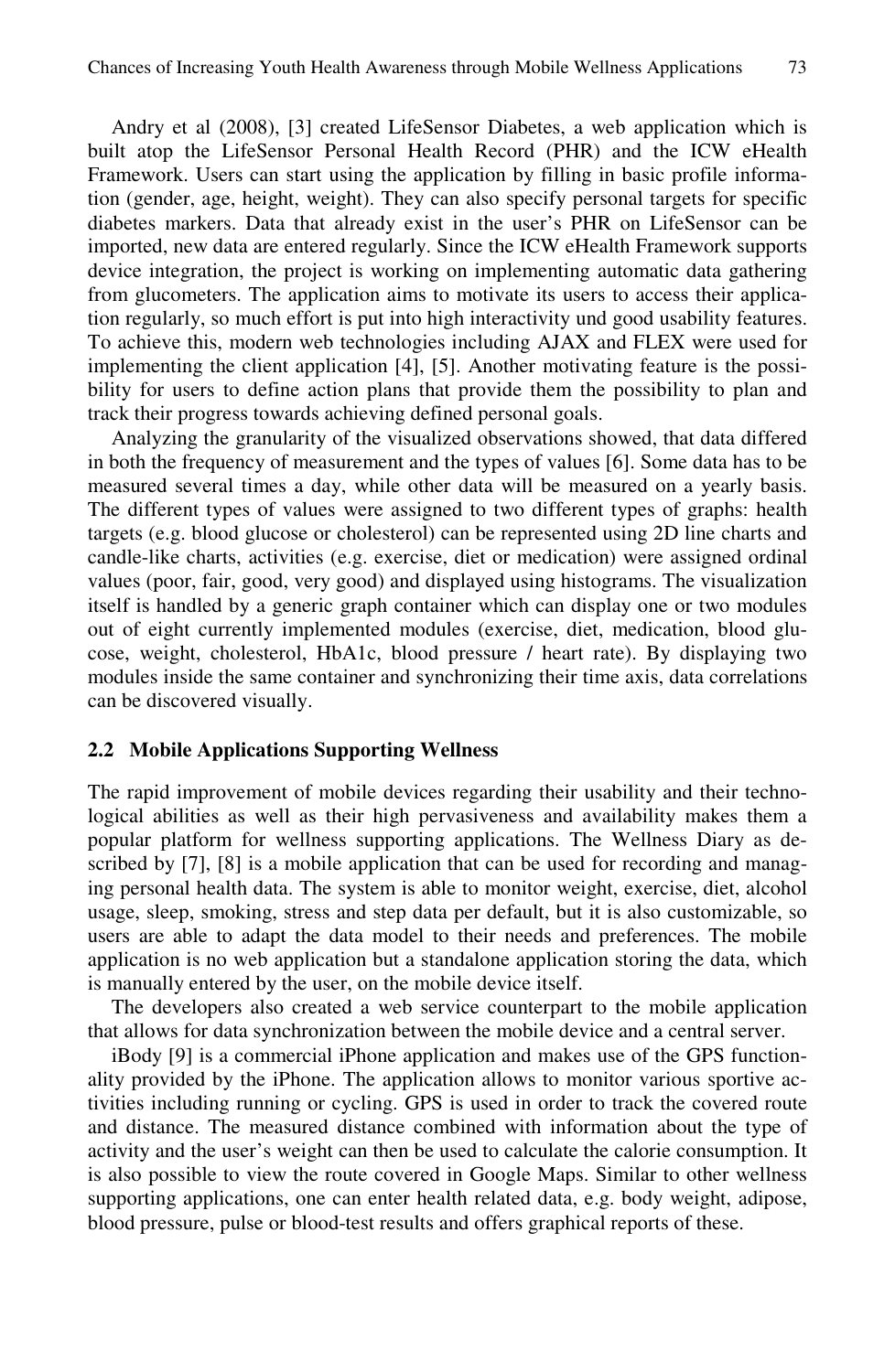#### **2.3 Mobile Applications for People with Chronic Diseases**

The majority of mobile health supporting applications found, are not aimed at supporting healthy people in their daily wellness related activities but rather in supporting people with chronic diseases and people recovering from certain illnesses. Despite the different target groups, their goals, namely patient empowerment and motivation, are largely the same.

Walters et al. (2010) [10] developed a mobile application, based on Wellness Diary used for home-based care of cardiac rehabilitation patients. The application is able to monitor blood pressure through an external device and to estimate physical activity through a step counter provided by the mobile phone. Additionally to these automatically measured data the patients can manually enter other parameters like weight, body fat percentage, additional exercise information, stress, sleep times and tiredness as well as nutritional, smoking and alcohol consumption information. Weekly consultations with their mentor who is able to access all entered data helps in setting reasonable goals and discuss the progress toward recent goals. The project also makes use of motivational and multimedia messages provided by the mentor through the mobile phone. The mentored phase lasts for 6 weeks but the patients are encouraged to keep using the application for self management.

The Confidant system by [11] is another mobile application used for chronic disease management. Similar to the cardiac rehabilitation application by [10] it combines collected (blood glucose, blood pressure, weight) and manually entered (count, customized questions) data with the informative messages provided on a daily basis. The application consists of two communicating modules, a native client-side program and a server application running on a web server.

A rich internet application (RIA) developed by [12] and usable on handheld devices aims to bring modern RIA technology into the fields of telemedicine and mobile health. Their web based application enables a communication path between handheld devices and hospital information systems.

Some of their main aims for this system were to enable access to medical data, to tele-consultation as well as to educational means.

By creating a web based application suited to be used by mobile devices, no installation on the client side was required and the application was independent of platform and hardware. Due to the outsourcing of application logic to the mobile client less network traffic was needed and the server side application gained higher scalability. The main technologies used were a content management system (CMS) using Adobe Flex and a mobile application using the Flash Lite platform.

The Diabetes Living Assistant by Calero-Valdez et al. [13], [14] is a diabetes management program developed with Java2ME for mobile devices.

It includes a diabetes diary, health parameter-tracking, BE-calculator and a reminder tool for medical intake. It also includes graphical analyses for key health factors. The diabetes diary goes beyond simple tracking and logging of glucose readings and food intake by suggesting adjusted insulin dosages in regard to current glucose measurement, activity level and planned eating, thus simplifying the patients tedious calculations for everyday insulin administration (see Fig. 1).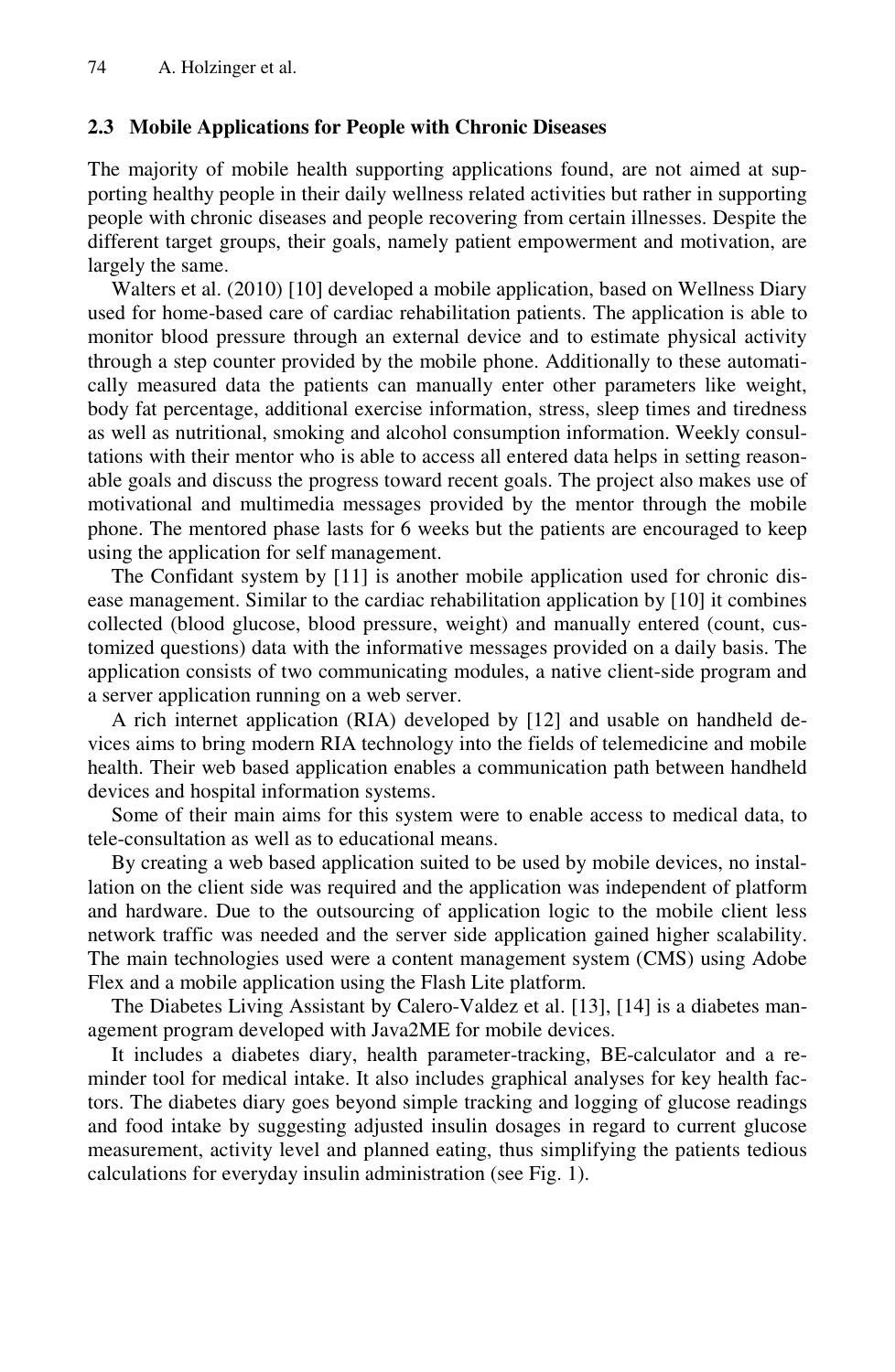

**Fig. 1.** Screenshots of the Diabetes management program showing the "Favorite Dishes" (left) and "Graphical Analysis" (right) function of the device

BE-calculations are also simplified by allowing users to store and retrieve favorite dishes and use them in the diary. In order to ease switching from paper-based tracking to a mobile device, user interface layouts are based on the commonly used paperbased diabetes diaries. Acceptance testing of a prototype of the Diabetes Living Assistant yielded good acceptance rates [15].

## **3 Potential for Improvement**

#### **3.1 Results from User Studies on Wellness Applications**

A number of user experience studies on Wellness Diary [16], [17], [18] and [19] have been performed and [20] present concepts to improve the application based on the received feedback. One of their main improvement aims was to increase the longterm motivation of their users. Furthermore, many users did not use the application regularly due to forgetfulness or during their holidays. According to the authors, longlasting motivation could be achieved by making the application generally more enjoyable to use. Another flaw of current wellness applications was the users' effort of entering wellness data that was by far too high as compared to the results obtained from the application. Features that could increase the motivation of the users might be alarms, rewards and detailed analysis of the user data. A high level of interactivity is also regarded as a good means of motivating users to continue using the wellness application.

Regarding user support by mentors, the study done by [17] showed two different user positions. While some users preferred to use the application privately, others would welcome professional feedback on their data. Considering this result, wellness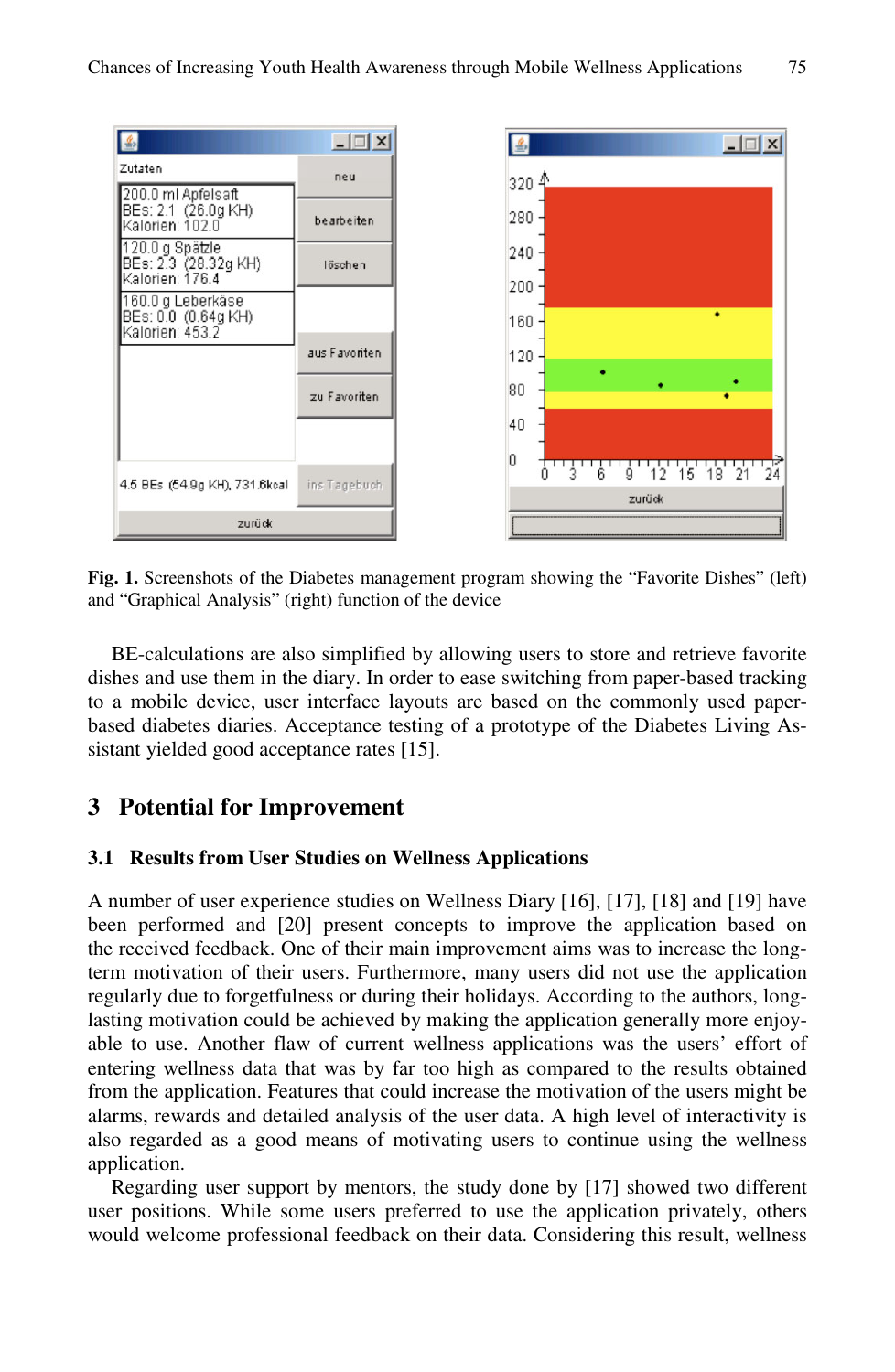supporting applications should allow the possibility of professional feedback but not force it onto its users.

### **3.2 Impact of New Technologies**

Considering the rapid advancement in mobile technologies, using a web application instead of an application running on the client device will increase the number of applicable mobile devices to all offering a supported browser. By using rich internet application (RIA) technology the application can offer the look and feel of a pure client side application. Another advantage of this approach is that no installation on the mobile device by the user will be necessary. As opposed to this approach is the concept of apps, offered by modern smart phones such as the iPhone or phones running Google's Android – native applications that can be easily acquired through online app stores. Developing such native apps allows the application to better utilize the mobile device's abilities but makes porting it to other devices more difficult.

As described by [21], new emerging interface technologies including multi-touch and low priced sensors will make user interaction a much more enjoyable feature of new developments. Gesture-based devices including the Nintendo Wii, built-in pedometers and GPS enabled mobile devices offer new possibilities of integrating physical activity into future wellness applications. Similar to the utilization of a step counter by the application developed by [10], new tools may use GPS to track the user's running activity, including speed and distance. The W3C Geolocation API [22] provides support for retrieving and working with location information inside web pages using JavaScript and is already supported by the major browsers.

This location information can not only be retrieved from IP addresses but can also utilize GPS data as provided by many mobile devices. Employing these new ways of gathering activity data can significantly decrease the effort of entering wellness relevant data into a mobile device.

In March 2010 Nintendo released two games (Pokémon HeartGold and Pokémon SoulSilver) for their mobile gaming platform Nintendo DS that require the usage of a pedometer for game success and is aimed at the younger audience (ESRB-Rating: E). The player takes out one of his virtual pets on a walk in order to train the pet to become stronger inside the game and to earn virtual currency within the game. Players can also engage in competition with each other comparing the strength of their virtual pets. Bayer also released a Nintendo DS game, which in conjunction with a special glucosemeter, teaches children with diabetes good glucose testing habits. Regular testing is rewarded with in-game bonus points that can be redeemed both inside the game and on a social networking site for kids with diabetes. Effectiveness of educational gaming has been studied with stationary gaming consoles for teaching health related topics in general [23] and for diabetes in particular [24] leading to positive changes in behavior, self-efficacy and communication with parents.

Web 2.0, often also called the "social web", is described by several characteristics [25] including collaborative activity, greater levels of participation and high interactivity as well as high applicability in educational settings [26]. These attributes can be seen in applications including wikis, blogs, podcasts, social bookmarking, collaborative tagging, social networking and online social gaming. These applications can play a significant role in providing more motivational features in wellness supporting applications.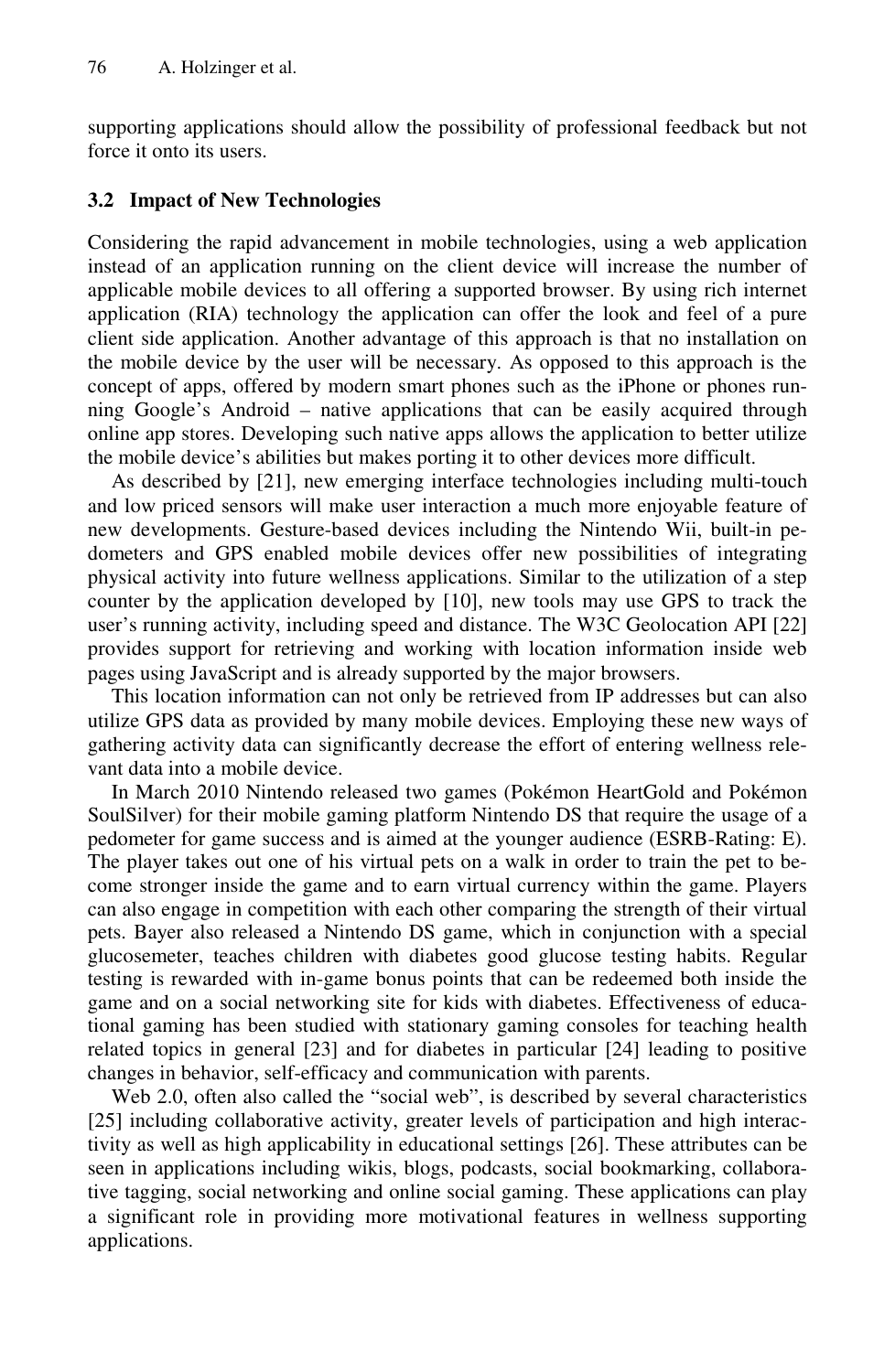While wikis, blogs, podcasts or social bookmarking can be employed in order to give the user access to information about all aspects of their personal wellness, social networking allows them to share their experience and efforts with other same minded users. Several studies suggest, that peer groups can have a significant effect on the weight of adolescents, especially of females [27], [28]. Social networks could utilize this effect in order to support a healthier lifestyle. Online social gaming can increase the fun effect of their activities while offering a good opportunity to include a system of goals and rewards, thereby offering strong incentives for a long-term use of the application. A social game with a competitive character about the accomplishment of goals can offer very high motivation to its users.

The combination of the possibilities of modern mobile devices including GPS, cameras or step counters with aspects of Web 2.0 like social networking or social gaming offers very interesting possibilities for future wellness supporting applications. [21] describes Geocaching, an outdoor sport similar to a paper chase game which combines GPS with social gaming in order to create a game encouraging physical activity together with like-minded people.

#### **3.3 Abilities, Motivation and Cognitive Mindsets for Health Awareness**

So far, this paper discuss new mobile applications, and devices, which had been developed to support health-related behaviors. The availability of mobile technical solutions is definitively an important way to increase the general health awareness.

However, there is also another component, which should be considered and adequately addressed when designing and developing new health applications and interfaces. However, from a psychological point of view, we should be aware that the usage of (mobile) technology, their success and sustainability, strongly depends on the extent to which human properties -cognitive, affective and motivational aspectsare taken into account. Even though mobile technology and mobile applications are one of the fastest growing industrial sectors ever, considerable friction losses with respect to usability concerns are to be noticed [29], [30], [31]. Users often get stuck and overwhelmed when using technical devices and need to be supported to come to terms with sophisticated technology [32]. The still-present gap between technological genius and usability demands might represent a serious obstacle for the acceptance of technology by a broad user group if not adequately addressed by designers and manufacturers [33]. Devices must meet the demands and cognitive abilities of a broad user group and respond to users' diversity likewise. As long as mobile interface and information designs are not easy to use, technical innovations will not have sustained success. One may argue that the usability problem will vanish whenever the old technically inexperienced generation died off, relying on the idea that children and teens, which have a different technical upbringing and used to technology from early on might less affected by a low interface usability. Even though technical experience is definitively advantageous for device handling, see e.g. [34] it could be shown that especially children and teenagers are highly sensitive for suboptimal user interface design [35], [36]. Facing an increase in the usability of functions announced by manufacturers, this is of central interest. Independently of which and how many functions will be implemented in future devices, Coopers' (1999), [37] warning will have to be exigently followed: 'You can predict which features in any new technology will get used and which not. The usage of features is inversely proportional to the amount of interaction needed to control it' (Cooper, 1999, p. 33).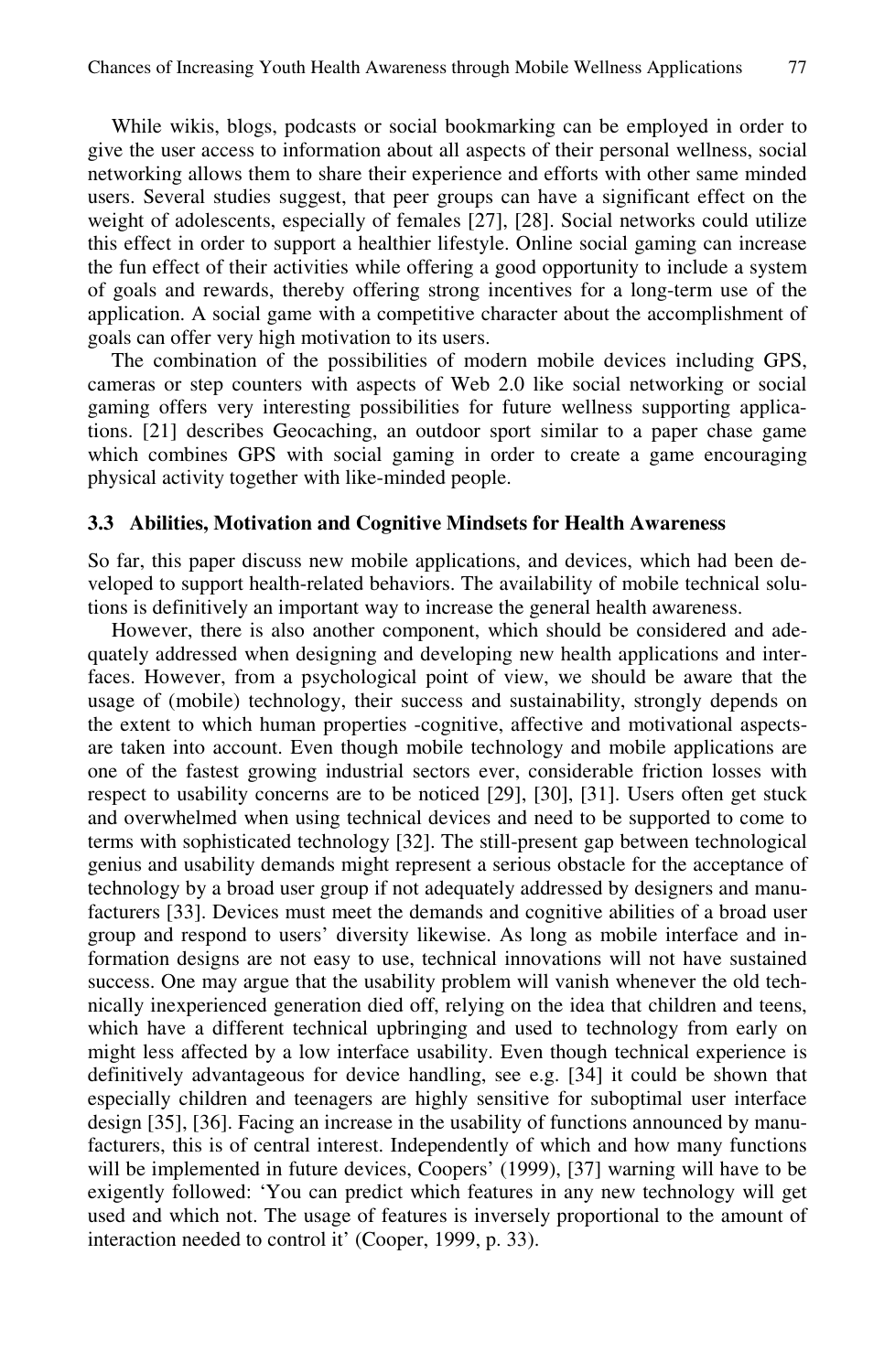In addition to the ease of using aspect, mobile health applications should be developed in a way that users want to use it. This seems of specific impact in the context of disease management and health behaviours. Within public perception, the prevalent image of medical technology still is stigmatizing, intrusive, and difficult to use. Also, using medical technology is seen as a necessary evil, and only tolerated when patients do not have any alternatives. In this sense, medical technology is functional, but associated with disease and health deficits [38]. Especially, the implementation of mobile wellness applications requires a broadening of the classical focus and should include emotional or affective designs. In this perspective, the quality of "good interfaces" relies on more than the orientation on mere functional aspects, but the inclusion of hedonic aspects emphasizing individuals' well-being, pleasure and fun [39]. Accordingly, studies show that users desire more than the mere functioning of technology, but prefer interfaces with a high social or hedonic value. Hedonic functions are providing stimulation, identity, and valuable memories [40], [41], [42].

A medical application or device, which is joyful to use, which is elegant and "cool", would definitively increase the motivation for using it and the compliance behaviors regarding health and disease management.

By combining positive characteristics and human desires with medical engineering, the medical application would be redefined from being a marker of shortcomings and deficits to a driver of individual quality of life decisions [38].

A vivid and very convincing example for such an approach can be seen is the piano staircase (http://www.thefuntheory.com/piano-staircase). The grounding question of this showcase was whether we can we get more people to choose the stairs over the escalator by making it fun to do. The on-site scene is at a Swedish underground stop over, at which the stairs were transformed to huge piano keys. Each step on these keys resulted in a tone. The question whether hedonic interfaces would motivate people to behave "healthy" by choosing the stairs over the escalator can be clearly answered. 66% more people chose the stairs, and the video clips taken from there show that the enthusiasm about choosing the stairs was high, independently of the age and culture of the pedestrians.

## **4 Conclusion**

Supporting adolescents in leading a healthier lifestyle is an essential preventive measure against the development of chronic diseases. This proactive way of health management can be an important factor in the reduction of future health care costs. One way of providing this support can be through the use of a mobile application. Mobile devices offer the advantage of high pervasiveness, especially in our target group of adolescents. There are already a number of applications for personal health support like Personal Health Applications, mobile applications for persons with chronic diseases and also some mobile wellness supporting applications. A very important factor for the success of such applications is their ability to motivate people to use them constantly and over a long time. The combination of aspects of Web 2.0 like social networking or social gaming with technological features of mobile devices like GPS, cameras or step counters offers very interesting possibilities for making wellness supporting applications motivating and even fun to use for young people.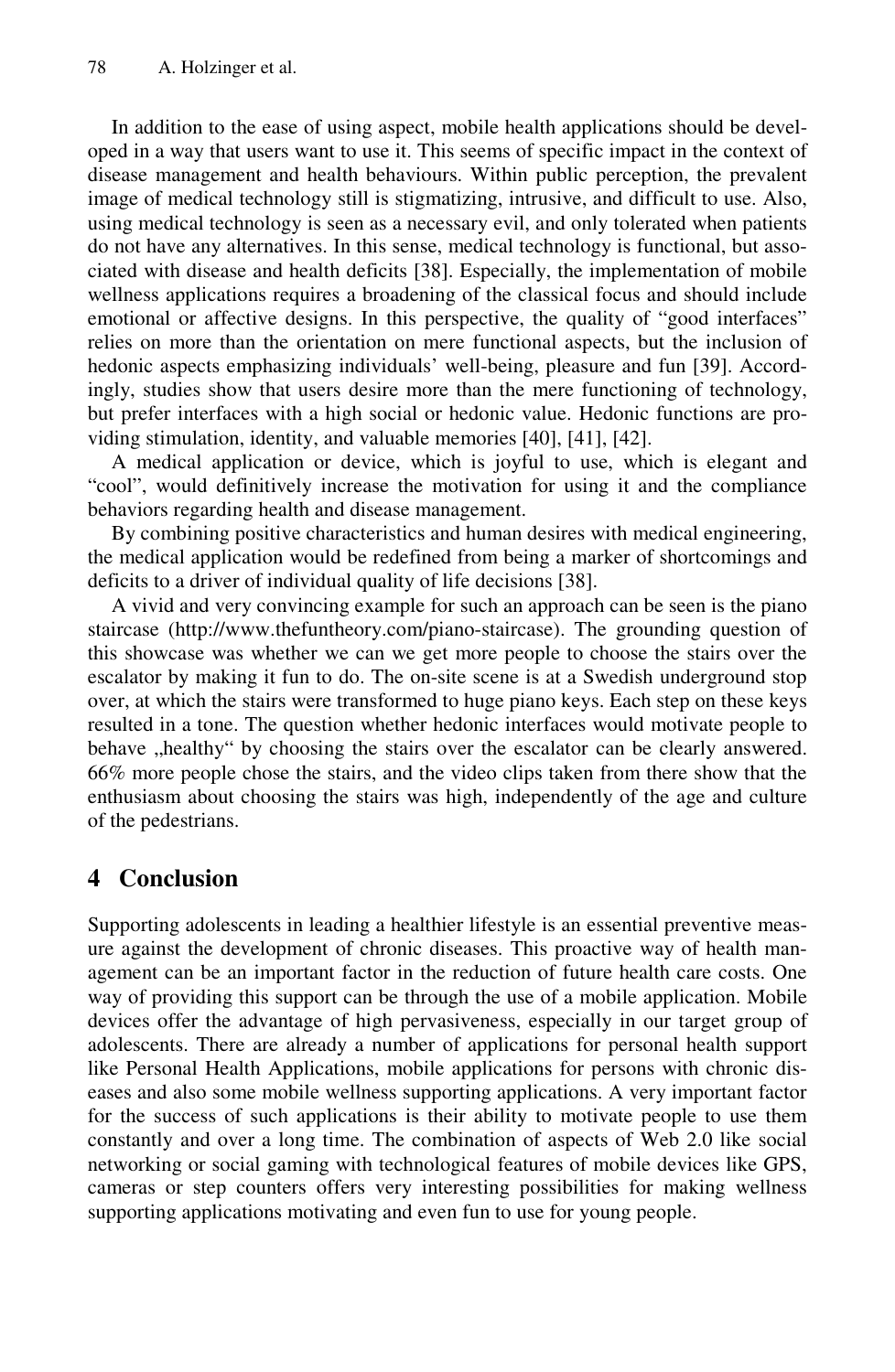# **References**

- 1. Chini, L. W., Dorner, W.: Kranke Kinder, was tun? Bessere Prävention macht auch Volkswirtschaft gesünder, Pressetext 2010-03-23, http://www.aerztekammer.at (last access: 2010-08-19)
- 2. Saranummi, N.: IT applications for pervasive, personal, and personalized health. IEEE Transactions on Information Technology in Biomedicine 12(1), 1–4 (2008)
- 3. Andry, F., Freeman, L., Gillson, J., Kienitz, J., Lee, M., Naval, G., Nicholson, D.: Highly-Interactive and User-Friendly Web Application for People with Diabetes. In: IEEE International Conference on Communication Systems, HEALTHCOM 2008, pp. 118–120 (2008)
- 4. Holzinger, A., Hoeller, M., Bloice, M., Urlesberger, B.: Typical Problems with developing mobile applications for health care: Some lessons learned from developing user-centered mobile applications in a hospital environment. In: Filipe, J., Marca, D.A., Shishkov, B., Sinderen, M.v. (eds.) International Conference on E-Business (ICEB 2008), pp. 235–240. IEEE, Los Alamitos (2008)
- 5. Holzinger, A., Mayr, S., Slany, W., Debevc, M.: The influence of AJAX on Web Usability ICEB, pp. 124–127. IEEE, Los Alamitos (2010)
- 6. Mandryk, R.L., Atkins, M.S.: A fuzzy physiological approach for continuously modeling emotion during interaction with play technologies. International Journal of Human-Computer Studies 65(4), 329–347 (2007)
- 7. Koskinen, E., Sahninen, J.: A customizable mobile tool for supporting health behavior interventions. In: 2007 Annual International Conference of the IEEE Engineering in Medicine and Biology Society, vol. 1-16, pp. 5908–5911. IEEE, Los Alamitos (2007)
- 8. Yang, Y.: The design and implementation of a Web mobile-based behavior change application system. In: 5th International Conference on Information Technology and Applications in Biomedicine (ITAB 2008) in Conjunction with 2nd International Symposium & Summer School on Biomedical and Health Engineering (IS3BHE 2008), pp. 491–494. IEEE, Los Alamitos (2008)
- 9. Welsch, H., Müller, K.: iBody, http://www.ihanwel.com/?page\_id=269 (last access: 2010-08-19)
- 10. Walters, D.L., Sarela, A., Fairfull, A., Neighbour, K., Cowen, C., Stephens, B., Sellwood, T., Sellwood, B., Steer, M., Aust, M., Francis, R., Lee, C.K., Hoffman, S., Brealey, G., Karunanithi, M.: A mobile phone-based care model for outpatient cardiac rehabilitation: the care assessment platform (CAP). BMC Cardiovascular Disorders 10 (2010)
- 11. Katz, D.L., Nordwall, B.: Novel interactive cell-phone technology for health enhancement. Journal of Diabetes Science and Technology 2(1), 147–153 (2008)
- 12. Constantinescu, L., Pradana, R., Kim, J., Gong, P., Fulham, M., Feng, D.: Rich internet application system for patient-centric healthcare data management using handheld devices EMBC. In: 2009 IEEE Engineering in Medicine and Biology Society, pp. 5167–5170 (2009)
- 13. Calero-Valdez, A., Ziefle, M., Alagöz, F., Holzinger, A.: Mental Models of Menu Structures in Diabetes Assistants. In: Miesenberger, K., Klaus, J., Zagler, W., Karshmer, A. (eds.) ICCHP 2010. LNCS, vol. 6180, pp. 584–591. Springer, Heidelberg (2010)
- 14. Calero Valdez, A., Ziefle, M., Horstmann, A., Herding, D., Schroeder, U.: Effects of Aging and Domain Knowledge on Usability in Small Screen Devices for Diabetes Patients. In: Holzinger, A., Miesenberger, K. (eds.) USAB 2009. LNCS, vol. 5889, pp. 366–386. Springer, Heidelberg (2009)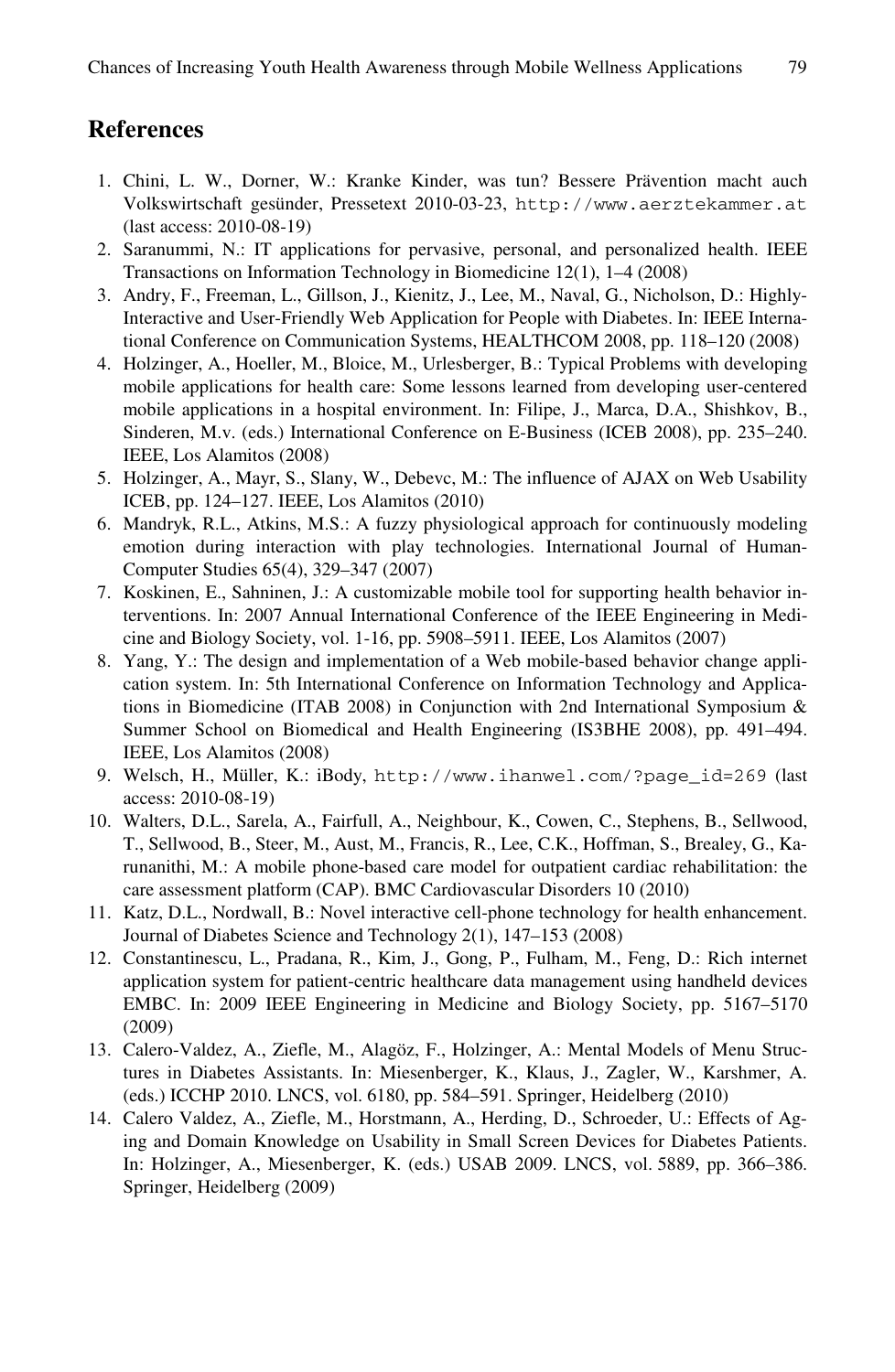- 15. Calero-Valdez, A., Ziefle, M., Schroeder, U., Horstmann, A., Herding, D.: Task performance in mobile and ambient interfaces. In: IEEE International Conference of the I-Society, Does size matter for usability of electronic diabetes assistants? Full paper at the, IEEE (2010) (in press)
- 16. Mattila, E., Korhonen, I., Lappalainen, R., Ahtinen, A., Hopsu, L., Leino, T.: IEEE, Nuadu Concept for Personal Management of Lifestyle Related Health Risks. In: 2008 30th Annual International Conference of the IEEE Engineering in Medicine and Biology Society, vol. 1-8, pp. 5846–5850. IEEE, Los Alamitos (2008)
- 17. Mattila, E., Parkka, J., Hermersdorf, M., Kaasinen, J., Vainio, J., Samposalo, K., Merilahti, J., Kolari, J., Kulju, M., Lappalainen, R., Korhonen, K.: Mobile diary for wellness management - Results on usage and usability in two user studies. IEEE Transactions on Information Technology in Biomedicine 12(4), 501–512 (2008)
- 18. Ahtinen, A., Ramiah, S., Blom, J., Isomursu, M.: Design of mobile wellness applications: identifying cross-cultural factors. In: Proceedings of the 20th Australasian Conference on Computer-Human Interaction: Designing for Habitus and Habitat, pp. 164–171 (2008)
- 19. Ahtinen, A., Mattila, E., Vaatanen, A., Hynninen, L., Salminen, J., Koskinen, E., Laine, K.: User experiences of mobile wellness applications in health promotion: User study of Wellness Diary, Mobile Coach and SelfRelax Pervasive Computing Technologies for Healthcare. In: 3rd International Conference on Pervasive Health 2009, pp. 1–8 (2009)
- 20. Mattila, E., Korhonen, I., Salminen, J.H., Ahtinen, A., Koskinen, E., Sarela, A., Parkka, J., Lappalainen, R.: Empowering Citizens for Well-being and Chronic Disease Management With Wellness Diary. IEEE Transactions on Information Technology in Biomedicine 14(2), 456–463 (2010)
- 21. Falchuk, B.: Visual and interaction design themes in mobile healthcare. In: 2009 6th Annual International Mobile and Ubiquitous Systems: Networking & Services, MobiQuitous 2009, pp. 1–10. IEEE, Los Alamitos (2009)
- 22. Popescu, A.: Geolocation API Specification, http://www.w3.org/TR/geolocation-API/ (last access: 2010-08-19)
- 23. Lieberman, D.A.: Interactive video games for health promotion: Effects on knowledge, self-efficacy, social support, and health. In: Street, R.L., Gold, W.R., Manning, T. (eds.) Health Promotion and Interactive Technology: Theoretical Applications and Future Directions. Lawrence Erlbaum, Mahwah (1997)
- 24. Brown, S.J., Lieberman, D.A., Gemeny, B.A., Fan, Y.C., Wilson, D.M., Pasta, D.J.: Educational video game for juvenile diabetes: Results of a controlled trial. Medical Informatics 22(1), 77–89 (1997)
- 25. Ward, R., Moule, P., Lockyer, L.: Adoption of Web 2.0 Technologies in Education for Health Professionals in the UK: Where are we and why? Academic Conferences Ltd., Reading (2008)
- 26. Holzinger, A., Kickmeier-Rust, M.D., Ebner, M.: Interactive Technology for Enhancing Distributed Learning: A Study on Weblogs. In: HCI 2009 The 23nd British HCI Group Annual Conference, pp. 309–312 (2009)
- 27. Trogdon, J.G., Nonnemaker, J., Pais, J.: Peer effects in adolescent overweight. Journal of Health Economics 27(5), 1388–1399 (2008)
- 28. Renna, F., Grafova, I.B., Thakur, N.: The effect of friends on adolescent body weight. Economics & Human Biology 6(3), 377–387 (2008)
- 29. Ziefle, M., Bay, S.: How older adults meet complexity: aging effects on the usability of different mobile phones. Behaviour & Information Technology 24(5), 375–389 (2005)
- 30. Ziefle, M., Bay, S.: How to overcome disorientation in mobile phone menus: A comparison of two different types of navigation aids. Human Computer Interaction 21(4), 393–432 (2006)